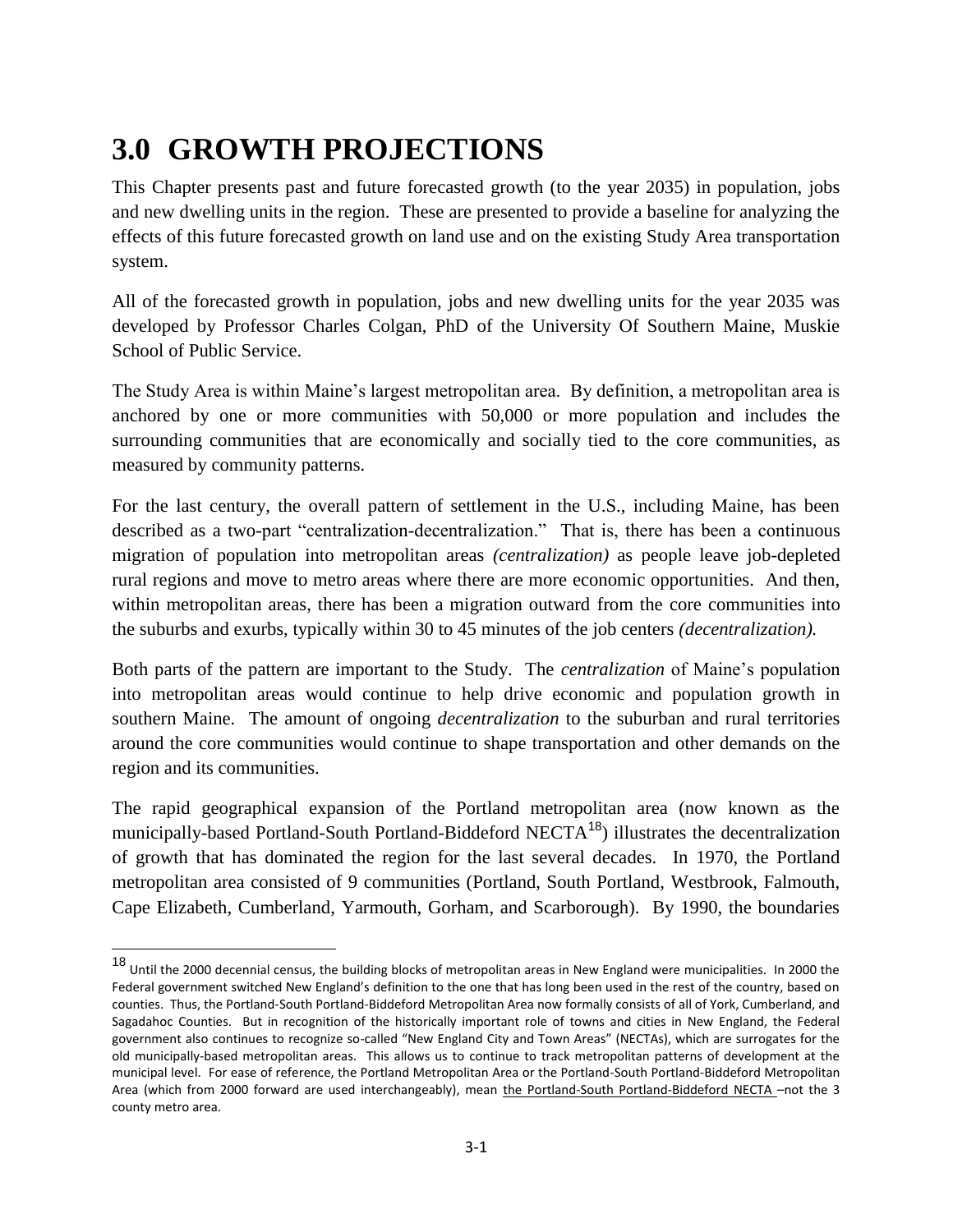encompassed 18 communities in Cumberland County and four in York County. And the 2000 Census showed Cumberland County and northern York County to be economically fused, and the metro area was expanded to 41 municipalities, including 23 in Cumberland County, 16 in York County, and two in Oxford County.

This vast outward expansion of metropolitan boundaries is the hallmark of the pattern that between 1970 and 2000 came to be known as "sprawl". During this period, within the Cumberland County portion of the metro area, 29 percent of all new housing units were built in the cities of Portland, South Portland, and Westbrook; 45 percent in the suburbs of Cape Elizabeth, Cumberland, Falmouth, Freeport, Gorham, Scarborough, Windham, and Yarmouth; and 26 percent in the next tier of suburban and exurban towns in the metro area (Baldwin, Casco, Gray, Naples, North Yarmouth, Pownal, Raymond, and Standish).

Within the metropolitan area, the portion that is "urbanized" also has spread. "Urbanized" means an area that is settled at 1000 of more people per square mile plus an adjacent area settled at 500 of more people per square mile<sup>19</sup>. As of the 2000 Census, the Portland urbanized area consisted of portions of 15 cities and towns (Portland, South Portland, Westbrook, Cape Elizabeth, Biddeford, Cumberland, Falmouth, Freeport, Gorham, North Yarmouth, Old Orchard Beach, Saco, Scarborough, Windham, and Yarmouth).<sup>20</sup> This urbanized area had a population of 188,088, or 56 percent of the Portland-South Portland-Biddeford metro area's total population of 333,624. Conversely, 44 percent of the metro population – more than 145,000 – lived outside of the urbanized area.

Through the first half of the  $20<sup>th</sup>$  Century, the metropolitan region was anchored by the central city of Portland, with smaller downtowns or village centers in many surrounding communities. Fairly compact neighborhoods – typically about 0.5-mile in diameter – were clustered near transportation facilities (ports, trolley lines, intersections of major roads) or near factories, such as textile and paper mills. A majority of the population lived close to a range of everyday goods and services within the community they lived. Rural lands were largely intact. Downtown Portland served as the regional retail and distribution hub, while smaller downtowns or neighborhood centers in most communities served everyday needs. Workers were split between those who worked in manufacturing, agricultural, and other jobs in the same community where they lived and those who commuted into the central business district of Portland by trolley, bus or auto.

l

<sup>19</sup> 500 people or even a 1000 people per square mile is not truly "urban". 1000 people per square mile is only about 1.5 people per acre and 500 people per square mile is just 0.78 people per acre – or about one home per two acres. The U.S. Census uses this as a catch-all term for truly urban communities, such as Biddeford, Saco, Old Orchard Beach, and Gorham; and all or parts of other suburban towns, such as Scarborough and Falmouth, where residential settlement has advanced to these density thresholds. Any area within a metropolitan area or NECTA that is not urbanized is considered by the Census to be "rural" – although, again, some of the "rural" areas would be more accurately described as suburbs. Development in these areas is just more spread out, without an identifiable "place," than the suburban areas that are included in the definition of "urbanized."

<sup>&</sup>lt;sup>20</sup> This urbanized area is used, for example, to define the jurisdiction of PACTS and the area within which certain EPA/DEP storm water management rules apply.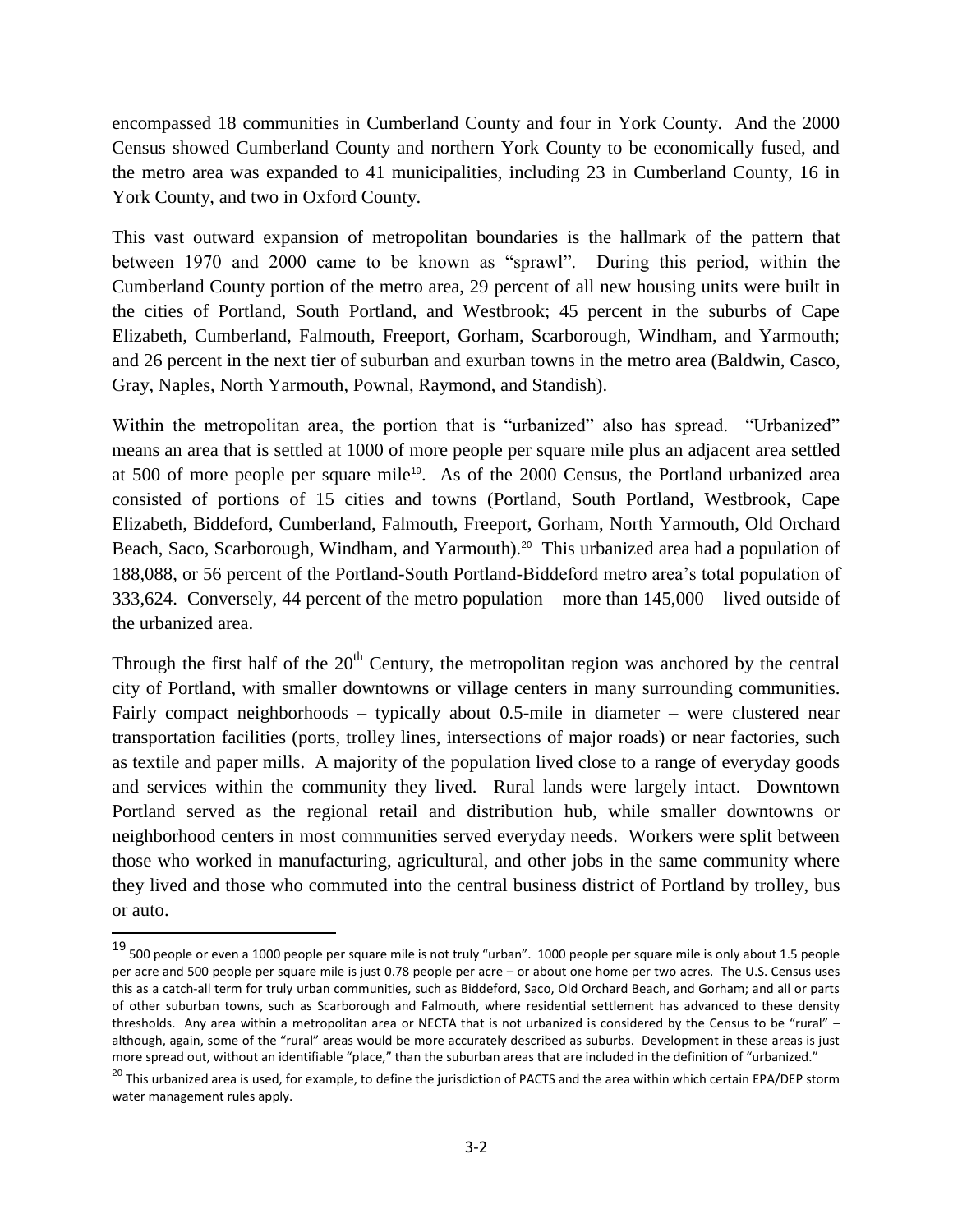For a variety of reasons, this pattern faded in the second half of the century. Traditional industries closed their doors; the economy shifted toward service production and national and global markets; incomes rose; and the rising value of urban real estate, improved roads, autooriented shopping centers, and two-car families worked to push and pull development to a widening circle of rural lands. Automobile travel, already prevalent by the 1950s, became dominant. Bus service and ridership dropped precipitously.

The result is a spread-out pattern of settlement that depends less on either the core communities or traditional village centers for goods and services. Downtown Portland and other centers remain as identifiable places but had to adapt to the rising retail dominance of suburban and highway-oriented shopping centers. Beginning in the 1970's, zoning ordinances codified and helped perpetuate this spread-out pattern, often doubling and tripling minimum lot size requirements for residential development. More recently, some communities have amended their ordinances to allow higher densities of residential development in specific districts, but it is unlikely that these changes – without a companion requirement to discourage development in rural districts – would alter patterns of settlement within communities.

Commercial development outside of major downtowns has been of similar low intensity, usually at floor area ratios (FAR) of under 0.2 – meaning that for a typical suburban commercial development, the lot on which the development occurs has five times more land area than total building floor area (typically used for parking). The regional Maine Mall area has an FAR of 0.23. In contrast, the pattern in small town downtowns tends to be in the 0.6 to 0.8 range, which is three to four times more intense than typical strip shopping centers; in downtown Portland, the overall average is about 2.3 – ten times more intense than the Maine Mall area. The lowintensity of suburban commercial centers has helped spread out development and increase auto dependency.

The process of spreading out has created, in many large metropolitan areas, a new type of lowdensity job and mixed-use center. This has been dubbed "Edge City,"<sup>21</sup> because it has many of the land uses found in a downtown – retailers, offices, recreational facilities, homes, civic buildings – but downtowns and edge cities otherwise bear little resemblance to each other. Downtown activities are tied together by sidewalks and short blocks, while in the Edge City they are tied together by freeways; and downtowns tend to be a half-mile to a mile in diameter with recognizable boundaries, while the Edge City is several miles end to end – and the "end" may not be a recognizable boundary. Generally, Edge Cities are auto-dependent and not pedestrianfriendly. In the Greater Portland region, the Maine Mall – Payne Road area is approaching "Edge City" proportions.

Nationally and in Maine there is a broad discussion about the most efficient and sustainable metropolitan form of growth and development. As briefly summarized above, the Portland

 $\overline{a}$ <sup>21</sup> The popular book on this topic is *Edge City* by Joel Garreau (1991)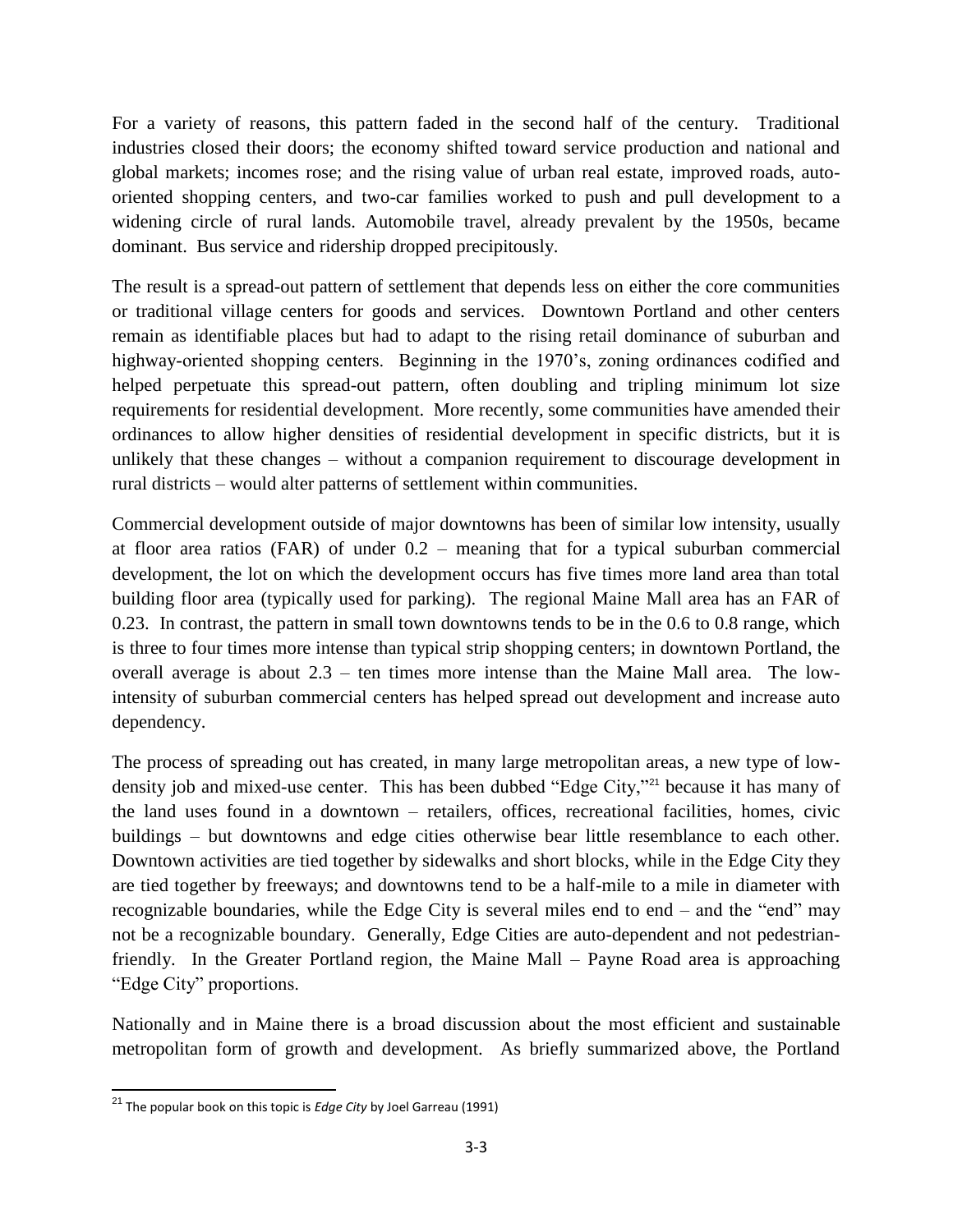metropolitan area has evolved from a form characterized by a large regional center (focused on the Portland peninsula) with multiple smaller, compact centers serving neighborhoods and individual communities, to a spread-out form characterized by the out-migration of population, low density suburban residential development, and highway-oriented commercial development at low floor area ratios.

Because the regional form of growth and development has direct impact on transportation demands, traffic safety and quality of life measures, the Study tested and compared the differences between the now "Low Density Form" or "sprawl" pattern extrapolated to 2035 and an alternative pattern of growth and development identified as the "Urban and Rural Form" (described in Chapter 4). The Study identified three regional patterns of development and divided the Study Area communities as follows (**bold** face communities represent the four core communities in the Study Area):

- Urban Communities: Portland, **South Portland, Westbrook.**
- Inner Suburbs: Cape Elizabeth, Cumberland, Falmouth, Freeport, Gorham, **Scarborough,** Windham, Yarmouth.
- Outer Suburbs: Buxton, Gray, Hollis, New Gloucester, North Yarmouth, Pownal, Raymond, Standish, plus the rural southwestern portion of Brunswick.
- Rest of PACTS Model Area: Arundel, Biddeford, Dayton, Durham, Kennebunkport, Lyman, Old Orchard Beach (OOB), Saco.

For context, the total number of new jobs projected for the Urban Communities, Inner Suburbs and Outer Suburbs identified above from 2009 to 2035 is about 25,000; and of new dwelling units, just under 35,000. Tables 3-1 through 3-3 provide job, population, and housing (also identified as dwelling units (DU)) growth numbers that were used to evaluate both scenarios.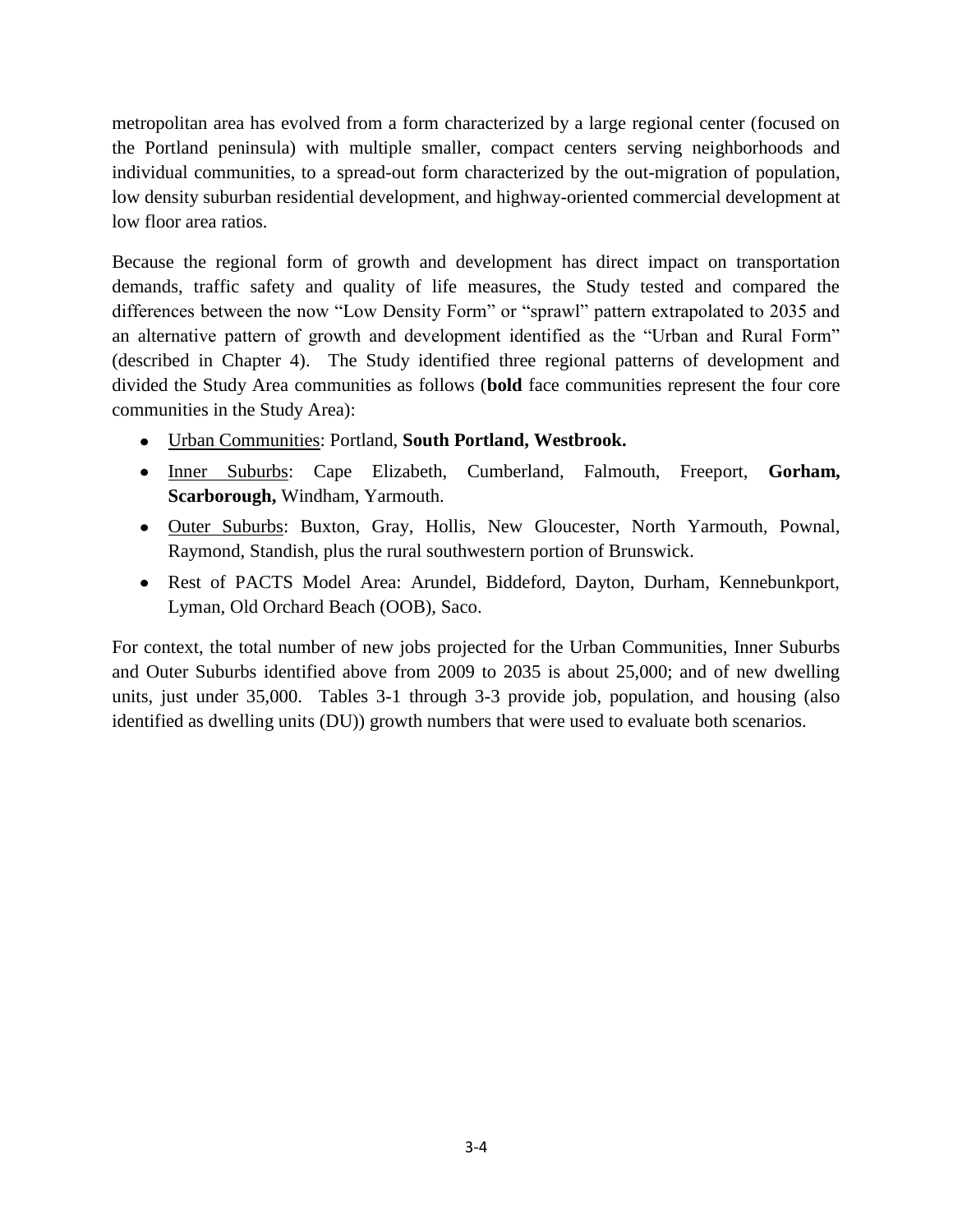|                                                                          | Targeted shares of regional Job Growth |                          |                         |  |  |  |
|--------------------------------------------------------------------------|----------------------------------------|--------------------------|-------------------------|--|--|--|
|                                                                          | <b>Urban Communities</b>               | <b>Inner Suburbs</b>     | <b>Outer Suburbs</b>    |  |  |  |
| Share and (total) as of<br>2009                                          | $65\% \pm$<br>(103,600)                | $29\% \pm$<br>(45,500)   | $6\% \pm$<br>(9,600)    |  |  |  |
| $2009 - 2035$ projected<br>share of growth, Low<br>Density Form (Sprawl) | $66\% \pm$<br>$(+16,500)$              | $30\% \pm$<br>$(+7,400)$ | $4\% \pm$<br>$(+1,000)$ |  |  |  |
| 2009-2035 projected<br>share of growth, Urban<br>and Rural Form          | $65\% \pm$<br>$(+16,200)$              | $30\% \pm$<br>$(+7,400)$ | $5\% \pm$<br>$(+1,300)$ |  |  |  |

Table 3-1 Distribution of Job Growth

Table 3-1 indicates that the urban communities would continue to be the regional employment center with ⅔ of all new jobs occurring in the three urban communities.

| <b>Distribution of Topulation Olowin</b>                                 |                                               |                           |                           |  |  |  |
|--------------------------------------------------------------------------|-----------------------------------------------|---------------------------|---------------------------|--|--|--|
|                                                                          | Targeted shares of regional Population Growth |                           |                           |  |  |  |
|                                                                          | <b>Urban Communities</b>                      | <b>Inner Suburbs</b>      | <b>Outer Suburbs</b>      |  |  |  |
| Share and (total) as of<br>2009                                          | $42% \pm$<br>(99, 800)                        | $38\% \pm$<br>(91,700)    | $20\% \pm$<br>(46,700)    |  |  |  |
| $2009 - 2035$ projected<br>share of growth, Low<br>Density Form (Sprawl) | $5\% \pm$<br>$(+3,500)$                       | $61\% \pm$<br>$(+39,400)$ | $34\% \pm$<br>$(+21,600)$ |  |  |  |
| 2009-2035 projected<br>share of growth, Urban<br>and Rural Form          | $34\% \pm$<br>$(+21,900)$                     | $49\% \pm$<br>$(+31,800)$ | $17\% \pm$<br>$(+10,800)$ |  |  |  |

Table 3-2 Distribution of Population Growth

Table 3-2 indicates that under the low density form, outmigration from the urban communities would continue increasing the numbers of commuters from the inner and outer suburbs to the job centers in the urban communities.